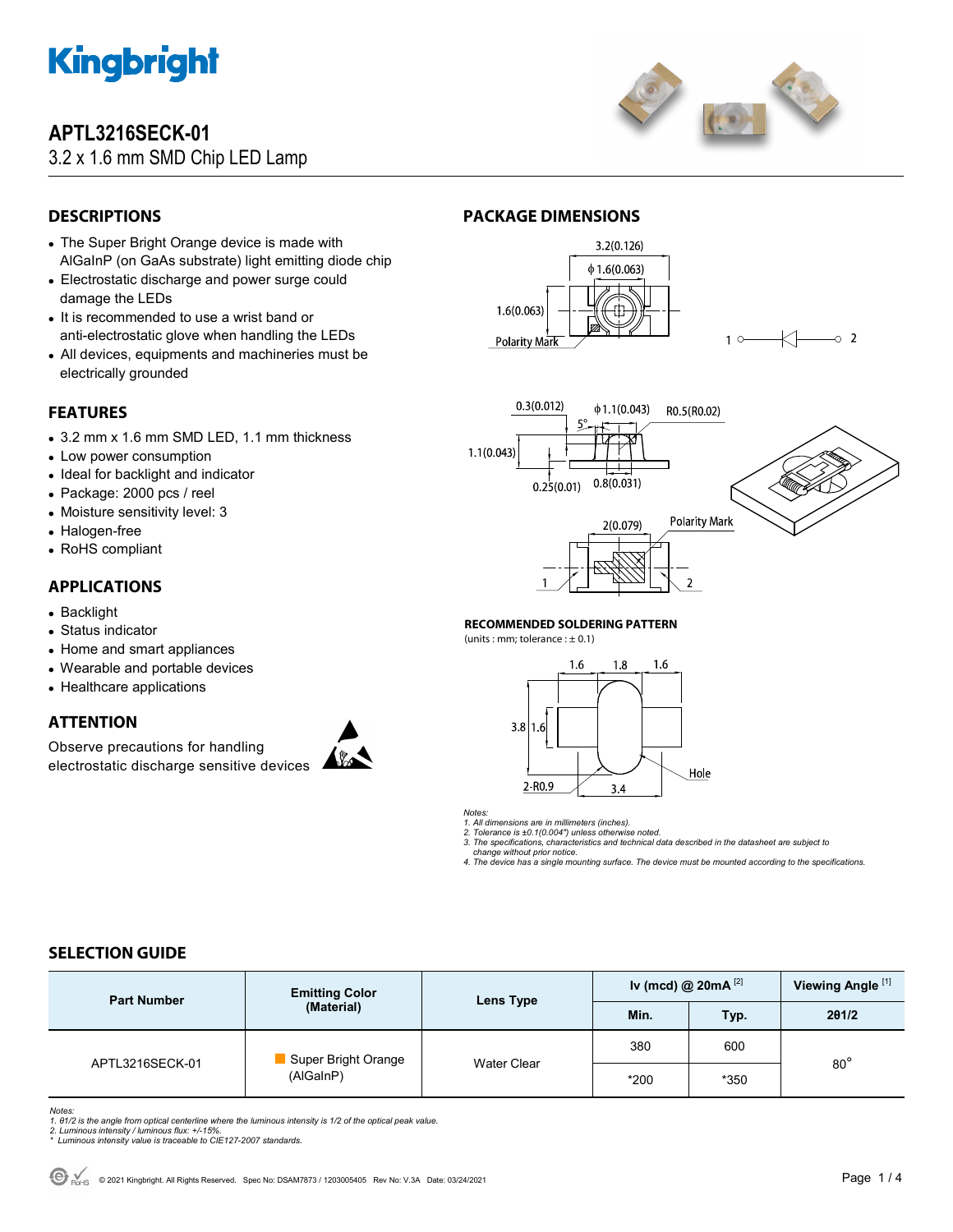# **Kingbright**

#### **ELECTRICAL / OPTICAL CHARACTERISTICS at T<sub>A</sub>=25°C**

| <b>Parameter</b>                                                                            | Symbol                     |                       | Value  |                          | Unit    |
|---------------------------------------------------------------------------------------------|----------------------------|-----------------------|--------|--------------------------|---------|
|                                                                                             |                            | <b>Emitting Color</b> | Typ.   | Max.                     |         |
| Wavelength at Peak Emission $I_F$ = 20mA                                                    | $\lambda_{\rm peak}$       | Super Bright Orange   | 610    |                          | nm      |
| Dominant Wavelength $I_F$ = 20mA                                                            | $\lambda_{\text{dom}}$ [1] | Super Bright Orange   | 605    | $\overline{\phantom{0}}$ | nm      |
| Spectral Bandwidth at 50% $\Phi$ REL MAX<br>$I_F = 20mA$                                    | Δλ                         | Super Bright Orange   | 29     | $\overline{\phantom{0}}$ | nm      |
| Capacitance                                                                                 | C                          | Super Bright Orange   | 15     | $\overline{\phantom{0}}$ | pF      |
| Forward Voltage $I_F$ = 20mA                                                                | $V_F$ <sup>[2]</sup>       | Super Bright Orange   | 2.1    | 2.5                      | $\vee$  |
| Reverse Current ( $V_R$ = 5V)                                                               | l <sub>R</sub>             | Super Bright Orange   |        | 10                       | μA      |
| Temperature Coefficient of $\lambda_{peak}$<br>$I_F = 20$ mA, -10°C $\le T \le 85$ °C       | $TC_{\lambda peak}$        | Super Bright Orange   | 0.13   | $\overline{\phantom{0}}$ | nm/°C   |
| Temperature Coefficient of $\lambda_{\text{dom}}$<br>$I_F = 20$ mA, -10°C $\le T \le 85$ °C | $TC_{\lambda dom}$         | Super Bright Orange   | 0.06   |                          | nm/°C   |
| Temperature Coefficient of $V_F$<br>$I_F = 20$ mA, -10°C $\le T \le 85$ °C                  | $TC_{V}$                   | Super Bright Orange   | $-1.9$ | $\overline{\phantom{a}}$ | $mV$ °C |

*Notes:* 

*1. The dominant wavelength (*λ*d) above is the setup value of the sorting machine. (Tolerance* λ*d : ±1nm. )* 

*2. Forward voltage: ±0.1V. 3. Wavelength value is traceable to CIE127-2007 standards.* 

*4. Excess driving current and / or operating temperature higher than recommended conditions may result in severe light degradation or premature failure.* 

#### **ABSOLUTE MAXIMUM RATINGS at T<sub>A</sub>=25°C**

| <b>Parameter</b>                             | Symbol                  | Value          | Unit        |
|----------------------------------------------|-------------------------|----------------|-------------|
| Power Dissipation                            | $P_D$                   | 75             | mW          |
| Reverse Voltage                              | $V_R$                   | 5              | $\vee$      |
| Junction Temperature                         | $T_j$                   | 115            | $^{\circ}C$ |
| <b>Operating Temperature</b>                 | $T_{op}$                | $-40$ to $+85$ | $^{\circ}C$ |
| Storage Temperature                          | $T_{\text{stg}}$        | $-40$ to $+85$ | $^{\circ}C$ |
| <b>DC Forward Current</b>                    | $I_F$                   | 30             | mA          |
| Peak Forward Current                         | $I_{FM}$ <sup>[1]</sup> | 195            | mA          |
| Electrostatic Discharge Threshold (HBM)      | $\blacksquare$          | 3000           | $\vee$      |
| Thermal Resistance (Junction / Ambient)      | $R_{th}$ JA $^{[2]}$    | 560            | °C/W        |
| Thermal Resistance (Junction / Solder point) | $R_{th}$ JS $^{[2]}$    | 390            | °C/W        |

Notes:<br>1. 1/10 Duty Cycle, 0.1ms Pulse Width.<br>2. R<sub>th JA</sub> ,R<sub>h JS</sub> Results from mounting on PC board FR4 (pad size ≥ 16 mm<sup>2</sup> per pad).<br>3. Relative humidity levels maintained between 40% and 60% in production area are rec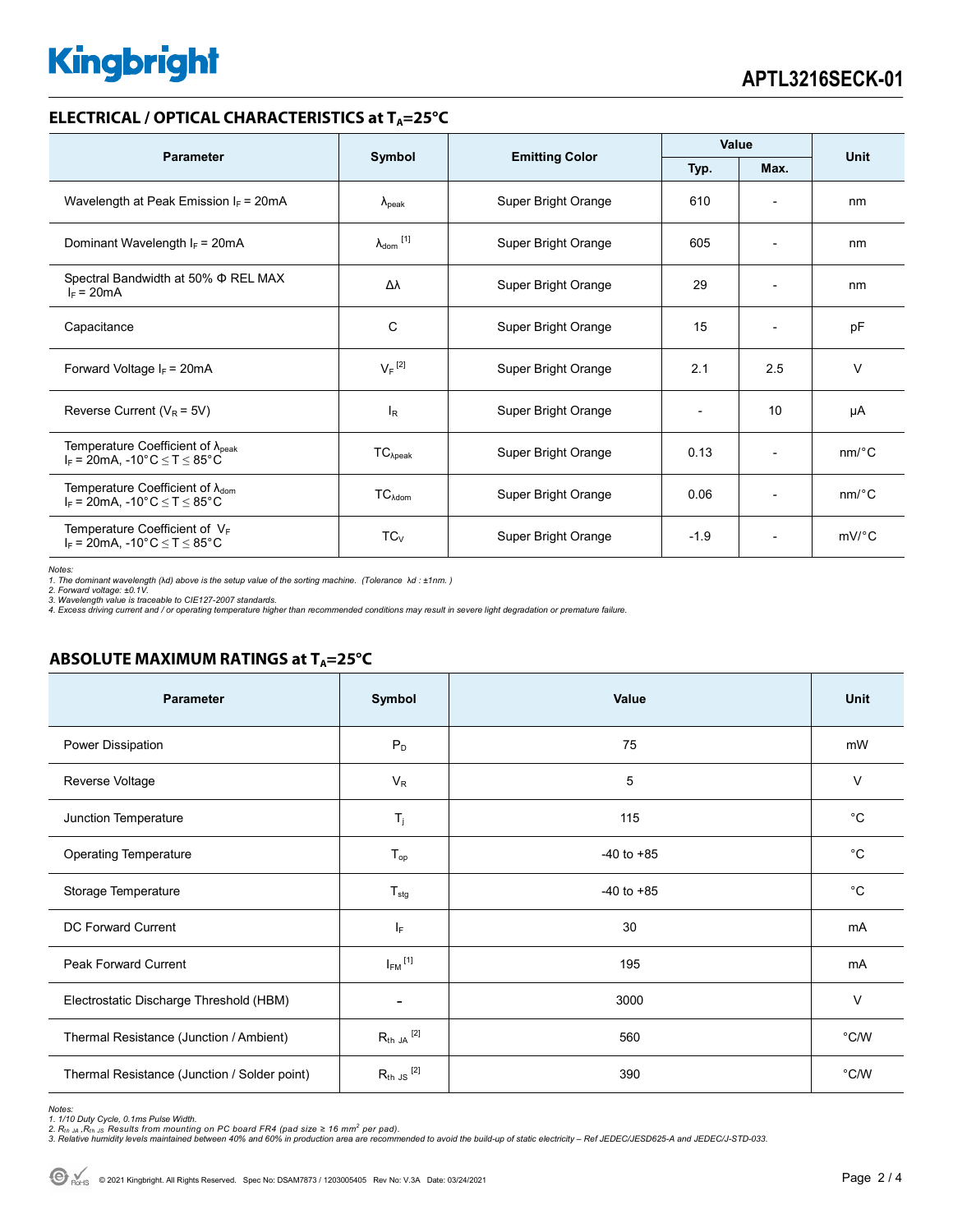# **Kingbright**

### **TECHNICAL DATA**



#### **SPATIAL DISTRIBUTION**



### **SUPER BRIGHT ORANGE**





# **Ambient Temperature**



#### **REFLOW SOLDERING PROFILE for LEAD-FREE SMD PROCESS**



#### **TAPE SPECIFICATIONS** (units : mm)



#### **REEL DIMENSION** (units : mm)



*Notes:* 

- *1. Don't cause stress to the LEDs while it is exposed to high temperature.*
- *2. The maximum number of reflow soldering passes is 2 times. 3. Reflow soldering is recommended. Other soldering methods are not recommended as they might*
- *cause damage to the product.*

C ROHS © 2021 Kingbright. All Rights Reserved. Spec No: DSAM7873 / 1203005405 Rev No: V.3A Date: 03/24/2021 **Page 3 / 4**